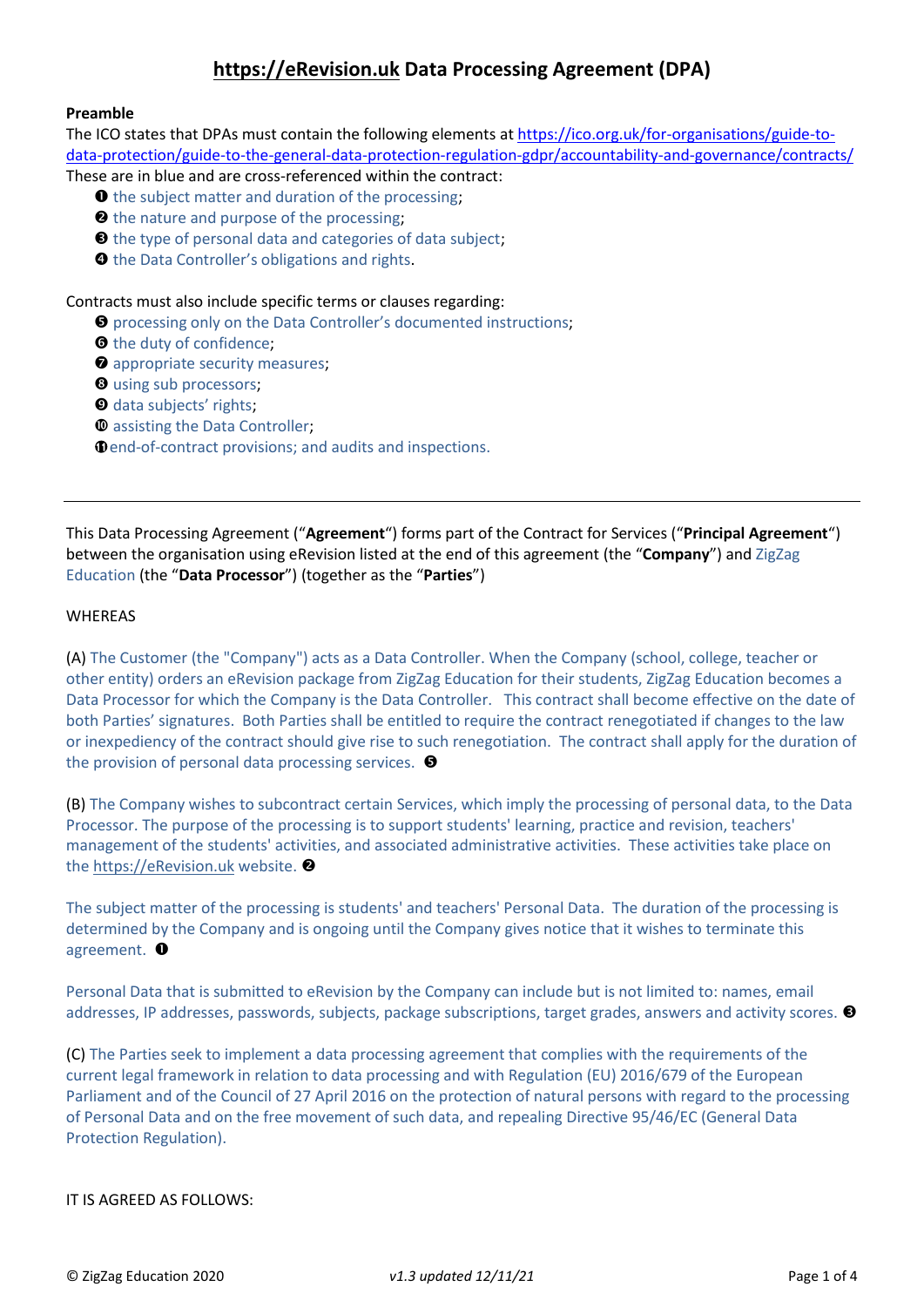## **1. Definitions**

| "Data Protection<br>Laws"    | means EU Data Protection Laws and, to the extent applicable, the data protection or<br>privacy laws of any other country;                                                                                                                                                                                                                                                                                                     |  |
|------------------------------|-------------------------------------------------------------------------------------------------------------------------------------------------------------------------------------------------------------------------------------------------------------------------------------------------------------------------------------------------------------------------------------------------------------------------------|--|
| "EU Data<br>Protection Laws" | means EU Directive 95/46/EC, as transposed into domestic legislation of each Member<br>State and as amended, replaced or superseded from time to time, including by the GDPR<br>and laws implementing or supplementing the GDPR;                                                                                                                                                                                              |  |
| "GDPR"                       | EU General Data Protection Regulation 2016/679                                                                                                                                                                                                                                                                                                                                                                                |  |
| "Data Transfer"              | a transfer of Personal Data from the Company to a Data Processor; or<br>an onward transfer of Personal Data from a Data Processor to a Sub Processor, or between<br>two establishments of a Data Processor, in each case, where such transfer would be<br>prohibited by Data Protection Laws (or by the terms of data transfer agreements put in<br>place to address the data transfer restrictions of Data Protection Laws); |  |
| "Services"                   | means the <b>Education services</b> the Company provides                                                                                                                                                                                                                                                                                                                                                                      |  |
| "Sub Processor"              | means any person appointed by or on behalf of Data Processor to process Personal Data on<br>behalf of the Company in connection with the Agreement                                                                                                                                                                                                                                                                            |  |
| "Personal Data<br>Breach"    | means a breach of security leading to the accidental or unlawful destruction, loss,<br>alteration, unauthorised disclosure of, or access to, Personal Data transmitted, stored or<br>otherwise processed                                                                                                                                                                                                                      |  |

The terms "Commission", "Data Controller", "Data Processor", "Data Subject", "Member State", "Personal Data", "Processing" and "Supervisory Authority" shall have the same meaning as in the GDPR, and their cognate terms shall be construed accordingly*.*

# **2. The Data Controller's Obligations and Rights**

- 1. The Data Controller is responsible for ensuring that the processing of Personal Data takes place in compliance with the GDPR.
- 2. The Data Controller has the right and obligation to make decisions about the purposes and means of the processing of Personal Data.
- 3. The Data Controller shall be responsible for ensuring that the processing of Personal Data, which the Data Processor is instructed to perform, has a legal basis.  $\bullet$

# **3. Data Processor Personnel**

The Data Processor shall take reasonable steps to ensure the reliability of any employee, agent or contractor of the Data Processor who may have access to the Personal Data, ensuring in each case that access is strictly limited to those individuals who need to know or access the relevant Personal Data, as strictly necessary for the purposes of the Principal Agreement, and to comply with applicable laws in the context of that individual's duties to the Data Processor, ensuring that all such individuals are subject to confidentiality undertakings or professional or statutory obligations of confidentiality.  $\bullet$ 

# **4. Security**

- 4.1 Taking into account the state of the art, the costs of implementation and the nature, scope, context and purposes of Processing, as well as the risk of varying likelihood and severity for the rights and freedoms of natural persons, the Data Processor shall, in relation to the Personal Data, implement appropriate technical and organizational measures to ensure a level of security appropriate to that risk, including, as appropriate, the measures referred to in Article 32(1) of the GDPR. These include:
	- a) Security measures to protect the web servers holding the data
	- b) Security planning and measures in the programming of the eRevision website
	- c) Security of backup copies for recovery in the event of corruption or failure
	- d) User passwords are stored in encrypted format in an encrypted database
	- e) Internal training, procedures and periodic review of security measures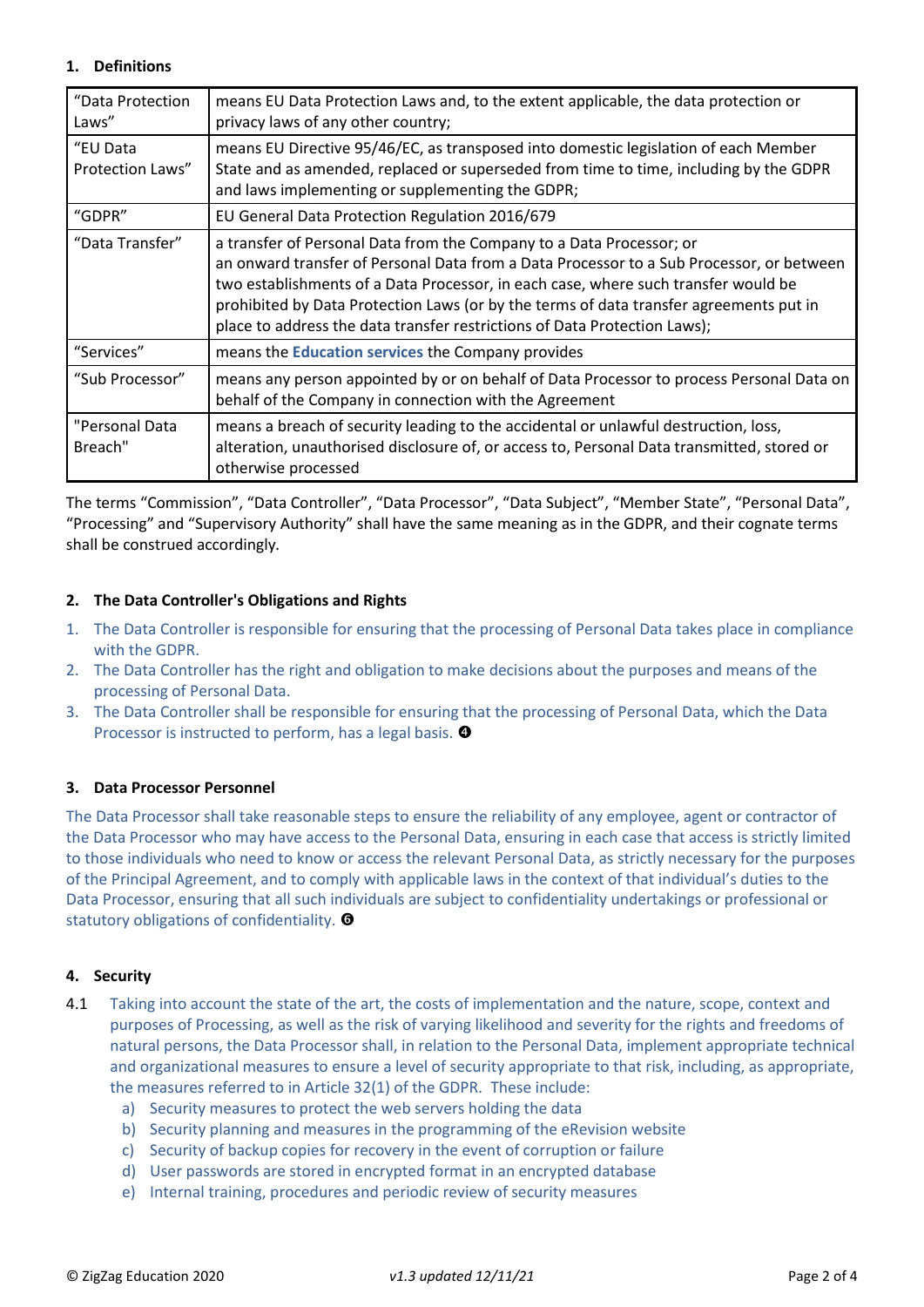4.2 In assessing the appropriate level of security, the Data Processor shall take into account the risks that are presented by Processing, in particular those from a Personal Data Breach.  $\bullet$ 

## **5. Sub Processing**

The Data Processor shall not appoint (or disclose any Personal Data to) any Sub Processor unless required or authorized by the Company. The Data Processor has the Data Controller's general authorisation for the engagement of Sub Processors. The Data Processor shall inform in writing the Data Controller of any intended changes concerning the addition or replacement of Sub Processors at least 1 calendar month in advance, thereby giving the Data Controller the opportunity to object to such changes prior to the engagement of the concerned Sub Processor(s). The Data Processor must put in place a contract imposing the same GDPR Article 28 data protection obligations on its Sub Processors. The list of current Sub Processors is as follows: <sup>3</sup>

| <b>Sub Processor</b> | <b>Service</b>        | <b>Notes</b>                                                                                                                                                                                                    |  |
|----------------------|-----------------------|-----------------------------------------------------------------------------------------------------------------------------------------------------------------------------------------------------------------|--|
| Digital Ocean        | Web hosting           | Digital Ocean has ISO/IEC 27001:2013 Certification; see<br>https://www.digitalocean.com/legal/certifications/<br>Standard EU clauses are also included.                                                         |  |
| Sendinblue           | Service emails        | see https://www.sendinblue.com/legal/privacypolicy/<br>Standard EU clauses are also included.                                                                                                                   |  |
| Mailchimp            | Service emails        | https://mailchimp.com/about/security/<br>Standard EU clauses are also included.                                                                                                                                 |  |
| Google<br>Analytics  | Website<br>statistics | see https://support.google.com/analytics/answer/3379636?hl=en-GB&utm_id=ad<br>When processing Customer Personal Data imposes data protection obligations set out<br>in GDPR Article 28(3) on its Sub Processors |  |

## **6. Data Subject Rights**

6.1 Taking into account the nature of the Processing, the Data Processor shall assist the Company by implementing appropriate technical and organisational measures, insofar as this is possible, for the fulfilment of the Company's obligations, as reasonably understood by the Company, to respond to requests to exercise Data Subject rights under the Data Protection Laws.  $\mathbf{Q}^{\text{1of2}}$ 

#### 6.2 The Data Processor shall:

- a) promptly notify the Company if it receives a request from a Data Subject (Data Subject Access Request, SAR) under any Data Protection Law in respect of Personal Data;  $\mathbf{\Theta}^{2of2}$
- b) ensure that it does not respond to that request except on the documented instructions of the Company or as required by Applicable Laws to which the Data Processor is subject, in which case the Data Processor shall, to the extent permitted by Applicable Laws, inform the Company of that legal requirement before the Data Processor responds to the request.

#### **7. Personal Data Breach**

- 7.1 The Data Processor shall notify the Company without undue delay upon the Data Processor becoming aware of a Personal Data Breach affecting Personal Data, providing the Company with sufficient information to allow the Company to meet any obligations to report or inform Data Subjects of the Personal Data Breach under the Data Protection Laws.
- 7.2 Data Processor shall cooperate with the Company and take reasonable commercial steps as directed by the Company to assist in the investigation, mitigation and remediation of each such Personal Data Breach.  $\mathbf{0}^{1 of 3}$

#### **8. Data Protection Impact Assessment and Prior Consultation**

The Data Processor shall provide reasonable assistance to the Company with any data protection impact assessments which the Company reasonably considers to be required by Article 35 or 36 of the GDPR.  $\Phi^{2of3}$